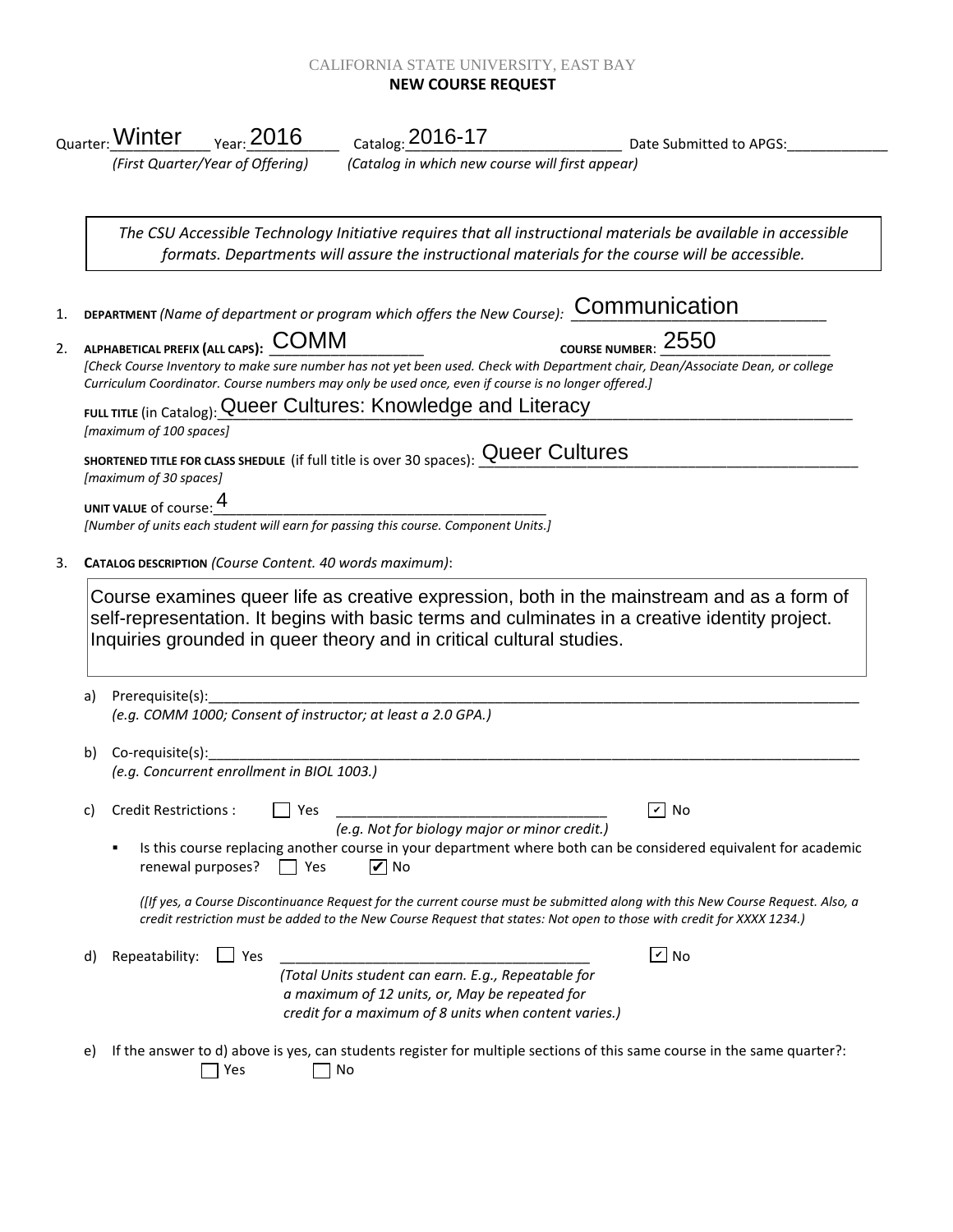- f) Cross-listing:  $\blacksquare$  Yes  $\blacksquare$  No
	- If yes, list primary and secondary departments. Primary: Communication Secondary: Library *(A New Course Request must be submitted for each of the two departments. Cross-listed courses are those that are identical, except for the course prefix.)*
- g) Dual-listing:  $\Box$  Yes **⊘**No
	- *(If yes, list the upper-division course number and title if this new course is at the graduate level or list the graduate course number and title if this new course is at the upper-division level. If both the upper-division and the graduate level courses are being proposed at the same time, a New Course Request form must be submitted for each of the two courses.)*

Upper-division or Graduate level: Course # and Title \_\_\_\_\_\_\_\_\_\_\_\_\_\_\_\_\_\_\_\_\_\_\_\_\_\_\_

- h) Miscellaneous Course Fee: Yes. Fee amount: \$ (If Yes, approval must be obtained from the Campus Fee Advisory Committee, which is handled by the Office of the VP, Administration and Finance. Note: all miscellaneous course fees under \$50 are covered by the A2E2 fee paid by students.)  $\sqrt{2}$  No
- i) Grading Pattern:  $\Box$  ABC/NC  $\Box$  CR/NC only  $\Box$  A-F or CR/NC (student choice)  $\Box$  A-F only
- j) Hours/Week of Lecture:  $\frac{4}{1}$  (If no activity or lab, entire unit value from #2 above is placed here.) Non-Activity/lab units: \_\_\_\_\_\_\_\_\_\_\_(If there is an activity or lab component, then list only the non-activity/lab units here.)
- k) Hours/Week of Activity or Lab (if applicable): Activity/Lab units: \_\_\_\_\_\_\_\_\_ (If there is an activity or lab component, then list only the activity/lab units here). If no activity or lab, indicate "None": None
- I) Taught entirely on-line, on-ground, or hybrid (both): 0n-line [O] On-ground Hybrid (both online and on-ground) If the answer is on-line or hybrid, also respond to the additional three questions below:
	- i. Describe the strategies for teaching this course either in an on-line or hybrid format. (Discuss the instructional methods for offering the course(s) content in an online or hybrid format)
	- ii. Describe the experience, support and/or training available for the faculty members who will teach this online or hybrid course. (Discuss how you will ensure that faculty will know how to teach online or in a hybrid format.)
	- iii. Assessment of online and hybrid courses. (Discuss how your department will assess the quality of the online and/or hybrid instruction to ensure it is equal or superior to your on-ground instruction). **Note: Assessment of learning is NOT addressed through student evaluations.**

m) Offered on state-support or self-support:  $\boxed{\phantom{s}}$  State-Support  $\boxed{\phantom{s}}$  Self-Support  $\boxed{\mathbf{v}}$  State-Support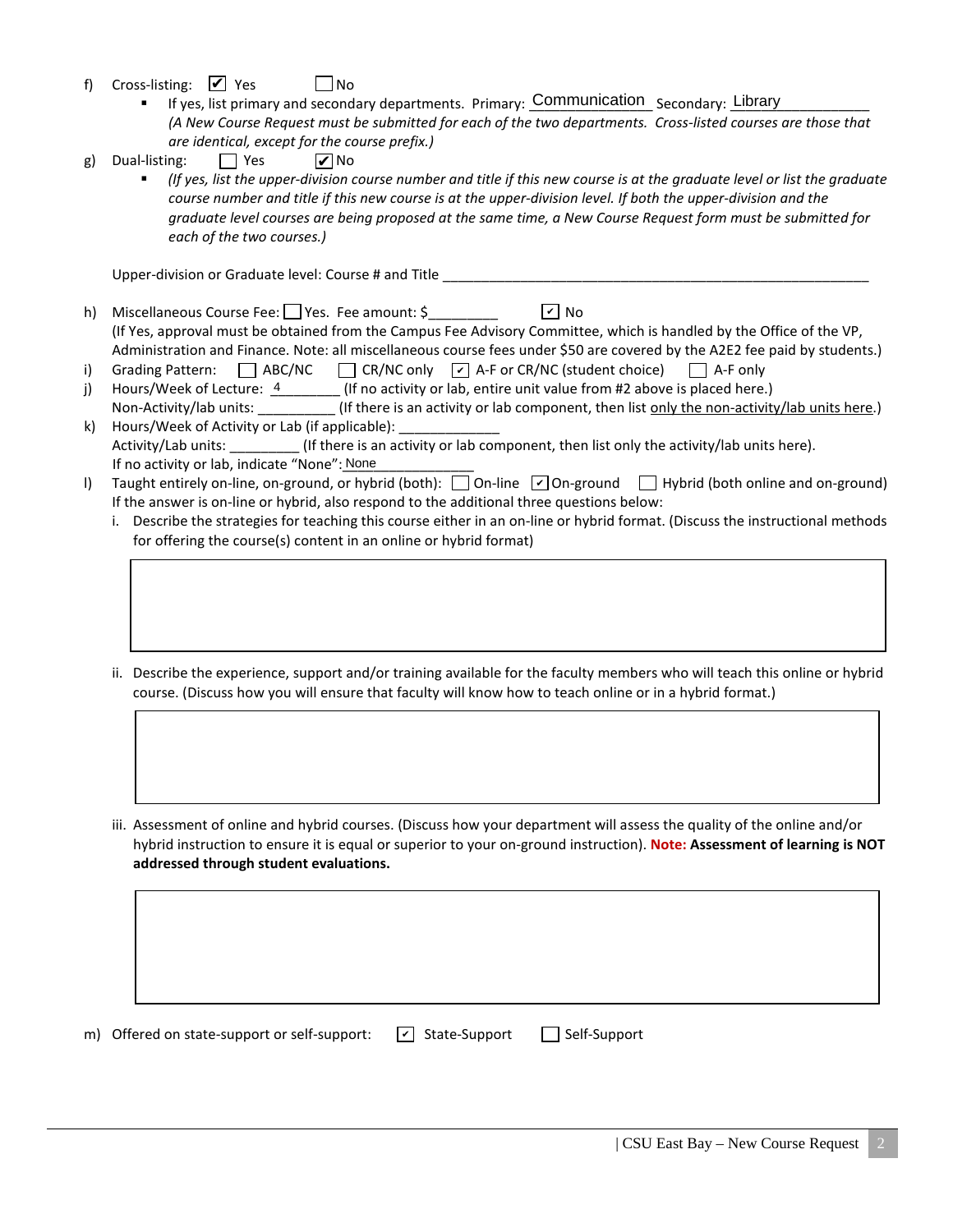## 4. **COURSE INVENTORY DATA**

*(All information needed to complete #4 can be found in Appendix B, Course Classification System and Faculty Workload Formula. Once you decide on the Instructional Format, the remaining information is based on the corresponding Course Classification Number and falls neatly into place. If the course contains an activity or lab component, in addition to a lecture, discussion, or seminar component, be sure to list both components and indicate the appropriate hours/week in "j" and "k" above.)*

|               | <b>CSU Course Classification System</b><br>and Faculty Workload Formula                                                                                                                                                                        | <b>First</b><br>Component | Second<br>Component |
|---------------|------------------------------------------------------------------------------------------------------------------------------------------------------------------------------------------------------------------------------------------------|---------------------------|---------------------|
| a.            | <b>Instructional Format</b>                                                                                                                                                                                                                    | lecture                   |                     |
| b.            | <b>Course Classification Number</b>                                                                                                                                                                                                            |                           |                     |
| $C_{\bullet}$ | Class Hours/Week [Instructor Contact Hours]                                                                                                                                                                                                    |                           |                     |
| d.            | Student Credit Units [Component units/Units earned]                                                                                                                                                                                            |                           |                     |
| e.            | Workload K-factor [based on CS#]                                                                                                                                                                                                               | 1.0                       |                     |
| f.            | Weighted Teaching Units [component units $X$ K-factor; d $X$ e =                                                                                                                                                                               | 4.0                       |                     |
| g.            | Normal Limit/Capacity [based on CS#. Note: Courses approved by<br>the GE Subcommittee of CIC to satisfy GE Area C4 or D4 must<br>have an enrollment capacity of 40. This maximum capacity is<br>temporary and will again be reviewed in 2012.] | 35                        |                     |

5. **GENERAL EDUCATION-BREADTH REQUIREMENT(S), U.S. HISTORY-INSTITUTIONS REQUIREMENT, UNIVERSITY WRITING SKILLS REQUIREMENT** to be satisfied.  $\vert \nu \vert$  Yes  $\vert \vert$  No ✔

 (If yes, list Area and Subarea, if appropriate for GE and Category for the Code. Refer to the GE Chapter in this manual for an explanation of the procedure for getting this course approved for GE or the Code Requirement. Refer to the University Writing Skills Chapter in this manual for an explanation of the procedure for getting this course approved for the UWSR.)

Social science

6. **JUSTIFICATION FOR/PURPOSE OF** the proposed new course: [Why does this course need to be added? Will this course be used in one of your existing majors, options, minors, or certificates? If so, which one and how? Will the major, option, minor, or certificate need to be revised as a result of the addition of this course?]

This course addresses the need for queer literacy at the curricular level to help build understanding of difference, including of non-binary genders and sexualities. It also aims to foster creative self-expression for all students regarding their identity construction and performance.

7. List of all **Student Learning Outcomes** (SLOs) for this new course.

| • Analyze mainstream media and literature to explain the power dynamics embedded in representation of queer communities.<br>Explain the potential of alternative and DIY expressions of culture by people in various queer communities and creative spheres.<br>• Apply knowledge of diversity and multicultural competencies to promote equity and social justice in our communities                                                                                                                                                                                                                                                                                                                                                                                                                                                                                                                                                                                                                        |
|--------------------------------------------------------------------------------------------------------------------------------------------------------------------------------------------------------------------------------------------------------------------------------------------------------------------------------------------------------------------------------------------------------------------------------------------------------------------------------------------------------------------------------------------------------------------------------------------------------------------------------------------------------------------------------------------------------------------------------------------------------------------------------------------------------------------------------------------------------------------------------------------------------------------------------------------------------------------------------------------------------------|
| <b>GE Outcomes</b><br>Demonstrate, orally and in writing, recognition of the application of disciplinary concepts derived from at least three social or behavioral sciences in the study of human behavior, individually and in society.<br>2. Demonstrate, orally and in writing, recognition of the inquiry methods used by at least one of the social or behavioral science disciplines.<br>3. Demonstrate, orally and in writing, the ability to describe how human diversity and the diversity of human societies influence our understanding of human behavior, individually and in societies, both local and global<br>4. Demonstrate, orally and in writing, some knowledge of the political, social, and/or economic institutions of a country other than the United States.<br>5. Demonstrate, orally and in writing, the ability to describe major positions and contrasting arguments made on one or more significant contemporary issue area confronting US society as applied to human behavio |